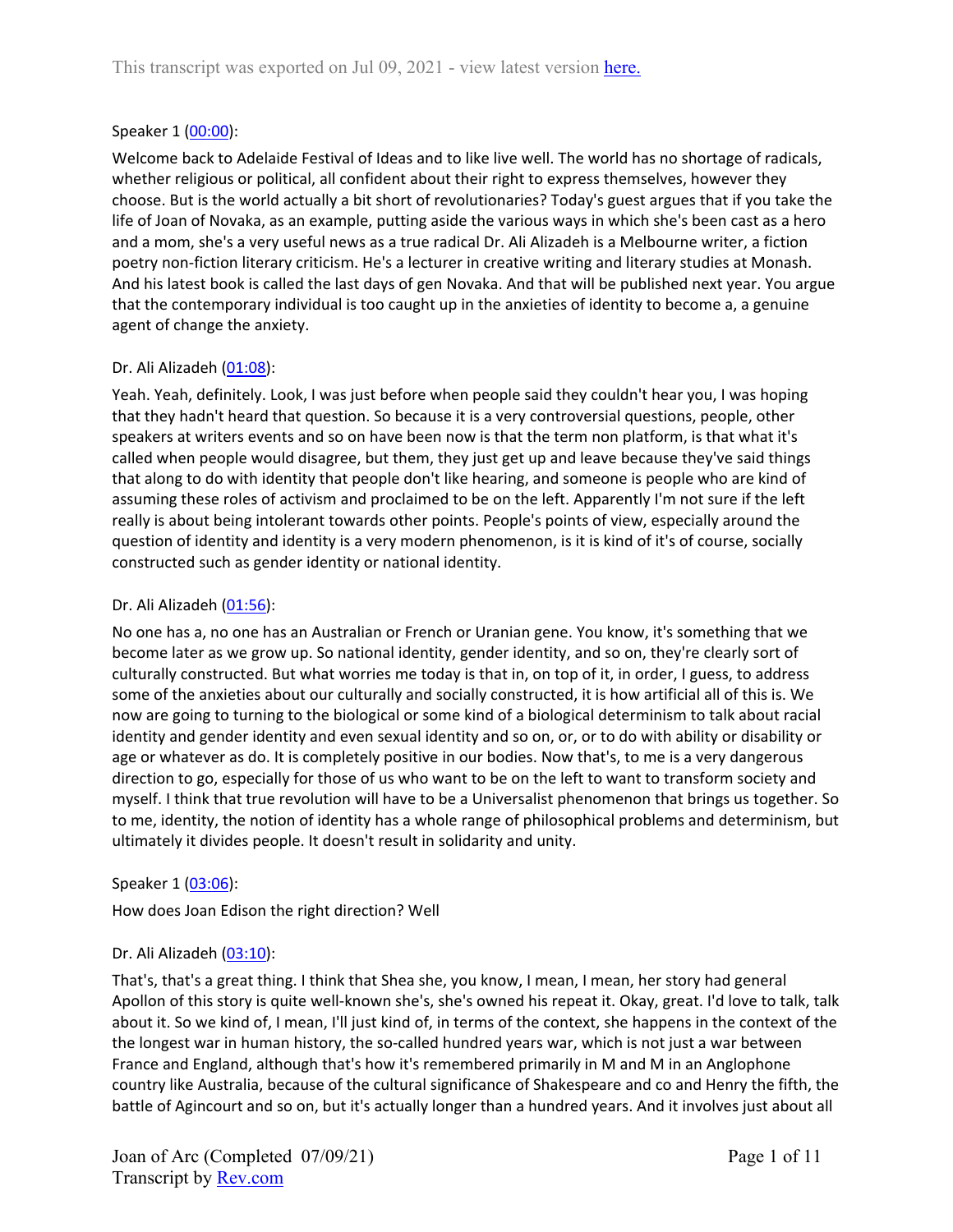of Western Europe in some capacity. So for example, the Italian bankers, the burgeoning new bushwa centers in Italy are involved.

### Dr. Ali Alizadeh ([04:01\)](https://www.rev.com/transcript-editor/Edit?token=-Bo0iErp7cZgt6ZGHqxV8wvC-eowos0uq9TZoB7ITQCSWv1PzUVk9Uefe8cAp7-FoE8QOF-L646TCUWeXrxVxY6f-Xo&loadFrom=DocumentDeeplink&ts=241.47):

They're betting money on the English. The Flemish, especially are involved the new sort of burgeoning mercantile, industrial and capitalist powers involved as well. It is a war that involves everybody and, and nation states as such, of course don't exist. There is no such a thing as a quote unquote, France. There is a kingdom of France, but that's a very loose amalgam of Dutchies at time, day, day, submit to the king at times they don't Jan herself is an important element in constructing the notes, the notion of the nation's state, which has yet to come. She is if you like a nationalist, but I would say that she's what we would call a civic nationalist, somebody who believes in the notion of a centralized sovereign power in order to protect the people, especially the peasantry from war pillage, Brigance, and the Dukes and the warring feudal powers.

### Dr. Ali Alizadeh ([04:54\)](https://www.rev.com/transcript-editor/Edit?token=XmAsQqsETZhWslOddSs4P9xRUusdoCJE8DfWzkbER5UQrf2Lqr5LlFhUHeKHdhCR5pUvk11A3Pdcar9iI6GuiaGfYaU&loadFrom=DocumentDeeplink&ts=294.78):

How does she happen? Excellent question. I think for one thing I would say mean everything we know about her seems so unlikely and unusual that there are a number of conspiracy theories and there are pretty intriguing. You know, I think you have some interest in them. Conspiracy theories in general, they're trying to rationalize, but at the same time, they're completely off the mark. So one of them is that she's actually the bastard daughter of the Royal house of France, that she's actually the sister of the king that she will like to proclaim and that she doesn't get burnt at the stake anyway, you know, so another woman gets burned in her place. She goes on to get married and have children. It's, it's pretty, it's pretty crazy, but you know, you can kind of see that they say, look how this could this absolutely unluckily event happen. Well, of course there are parallels

#### Speaker 1 ([05:38](https://www.rev.com/transcript-editor/Edit?token=oIjioGMP_VSspHEiRQYAqw_m80qW-7WKlXwNkODe9jREOYQiZxER0xWVj9Aa2FAeJj6u-IZS8FdK1UkQ5P7rKmuGBKY&loadFrom=DocumentDeeplink&ts=338.94)):

With Jesus who, as we all know, got married and ended up living in India,

### Dr. Ali Alizadeh ([05:43\)](https://www.rev.com/transcript-editor/Edit?token=ff3J6rJbddHa-ld9xgPFauZGhiYye6cAYnKB6vja54EzNjbIsYmC69CT9FVs7HXf6PulnCLY-_GJAg7oXd48kLIKaSs&loadFrom=DocumentDeeplink&ts=343.68):

India, is it okay? Yep. Yep. I mean, who knows where maybe, maybe John ended up in Australia somehow? Yeah.

#### Speaker 1 ([05:52](https://www.rev.com/transcript-editor/Edit?token=sru-jwwa7jqqsPk4gKb-_POgDtMiuHju9_A0Q_vVoTAiMvXDSby9xF7OInqBTEtVEAjRRQnjpFghl-fK9cx0bC9ffpo&loadFrom=DocumentDeeplink&ts=352.68)):

Well, that's the conspiracy theory. What yours

### Dr. Ali Alizadeh ([05:57\)](https://www.rev.com/transcript-editor/Edit?token=KievcdnZqjYgNGW8iu3w3HkdoBunbe258ROiDtqo3feXMDZVJEXKcYqIyZGKuXgHDeLW29fkTuPHSk9fo3A9QhAQr3s&loadFrom=DocumentDeeplink&ts=357.42):

Theory is actually that the basic accounts are correct that she is she is a peasant woman. Who's born in a village of Donka MI possibly in 14, 12, probably not necessarily in the underneath of the Tiffany, which is what the tradition tells us. I think that's too good to be true for her to have been on the board and that sort of important day of the Christian calendar. She is that the village itself is on the border between two Dutchies, the Duchy of Lohan and the Duchy of bah political affinity is with the, with the French Royal house fallow up because that's what have villages. However, if within the village, there are people who support the other side, which is the Duchy of burgundy and this who the English are allowed with. She is an ordinary girl who her family are they're tenant farmers.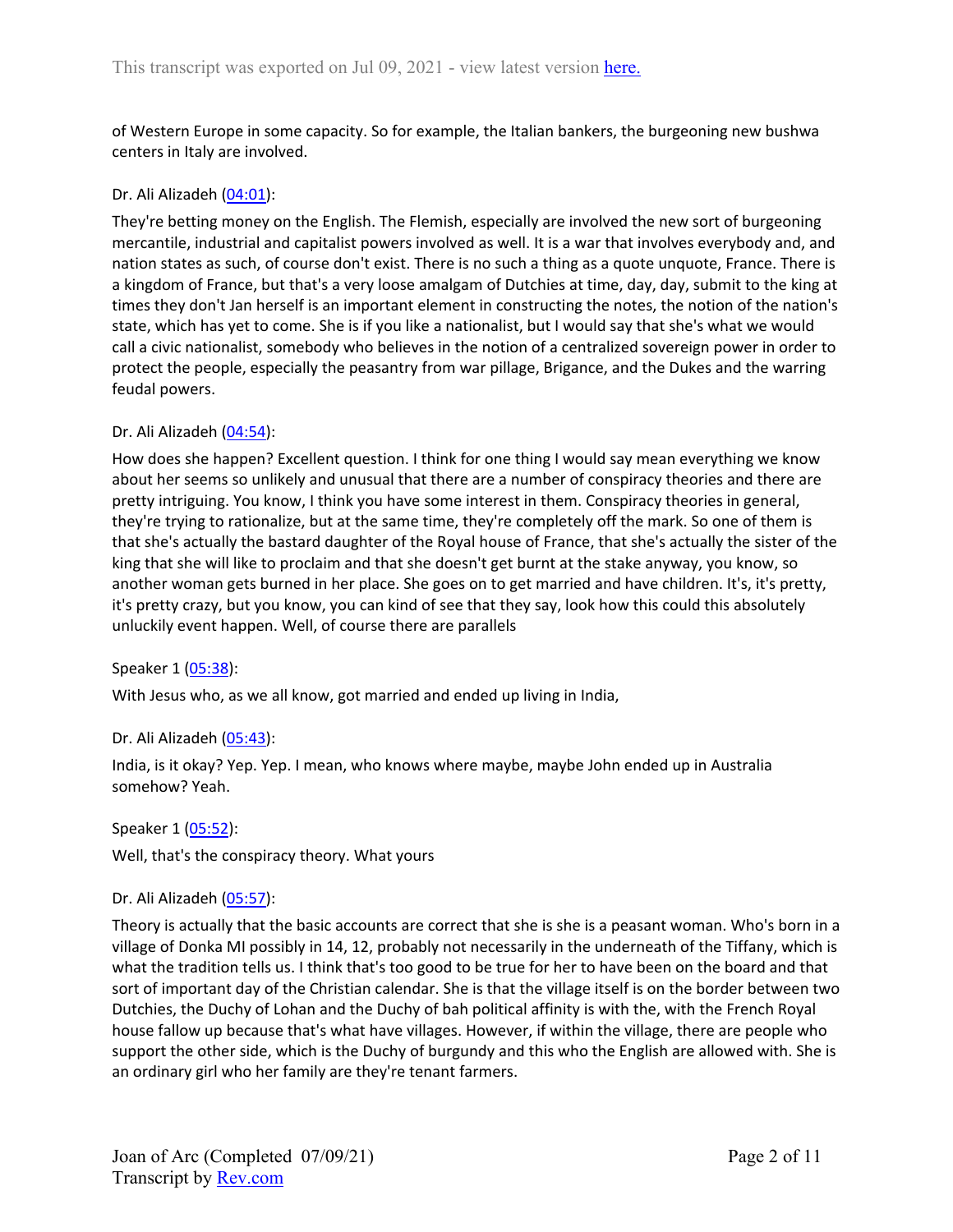## Dr. Ali Alizadeh ([06:44\)](https://www.rev.com/transcript-editor/Edit?token=QvmNWaFIf1JFHgmWlDRBv04oeisZqE9t_r2qHdt_wSQm4fYgabMTr-eW4-IfQ8zvoudox0Be8urOPj3YSQI58Tjp53M&loadFrom=DocumentDeeplink&ts=404.81):

They're free farmers that is decided not surfs anymore. Serfdom has been abolished in France, but it's that despite, but they're never the less don't own the land they work on. They have their own, their own house, but they have to work on the land of the Dukes. So the Dukes in return, let them keep some of their product, but that, but extract bulk of it as a form of kind of exploitation. And that's how the Nobles live. They live off the work of others and that hasn't changed. That's still the case today. So little by little, I'm going to tease out the similarities within her time and them, but clearly the fact that overwhelming majority of people work for others is there is a kind of some that hasn't changed from late middle ages to today. She we know that something happens to her when she's around 13, she hears the so-called voices.

## Dr. Ali Alizadeh ([07:27\)](https://www.rev.com/transcript-editor/Edit?token=Jk441jfzADW6IZLzpP83PDvEx0-2bnJDPVFNnzd58kYGijMDtslwPQ2eDBjm6vifRlbKkgBABrIbG4lW_LJGmhq09ls&loadFrom=DocumentDeeplink&ts=447.38):

When we can talk more about that if a lighter, but that's over the next fourth, three or four years, she gets compelled by her voices to leave her village, to basically run away from home and, and to, to go and see the captain of a nearby fortress Caldwell about the bully COF and convinces him to send her to meet the king, who is the French king, who is now being besieged and is about to be toppled by the English and the bigger Indians. And when she arrives there, she is wearing the clothes of a man she's disguised as a man for the journey, but she hangs onto her a masculine outfit and she repeats to the to the, to the king of the French, the Charlotte sisters. I've heard voices, I'm here to expel the English, end the war, and explicitly end the great misery of France. It bleach Cinderella. So I think so, but there's our transformation element there. I mean, you absolutely, it's so similar in a way that we have this sort of peasant girl who becomes a night for a period and has to put on special outfits. And there's a supernatural element in Columbus.

### Speaker 1 ([08:37](https://www.rev.com/transcript-editor/Edit?token=Z3HCgxNQPtNQ0MaUpc4ZFzMM4CFMZE65edZrKPFGPUUQBe3TQd68kPYvOm0C9ZF1dEckm_eV_9WkNKtDD7yJIrIaiAQ&loadFrom=DocumentDeeplink&ts=517.77)):

Here. We are sitting in the 21st century when the army is the mighty army in the west is still very reluctant to allow women into the ranks little in, into, into senior roles. And one of the gobs making aspects of this is a young woman becomes a well the heavy. Yeah. Yeah.

### Dr. Ali Alizadeh ([08:58\)](https://www.rev.com/transcript-editor/Edit?token=qQc2zaNoof7SXWUga--sVLsiK5_I6qeV6qREKVsYRFpVXpJYThAy9t09ZZkVCHu5uDPODZuYQIo0HxmGSIhczOu8m7E&loadFrom=DocumentDeeplink&ts=538.13):

It's amazing. I mean, this is the sort of I guess the answer to the question about how does she break with identity? I mean, she, she breaks with that in a strong way. We're saying that, yes, she had no points denies. The fact that she's biologically a woman, the title should food chooses for herself is Slappy you, which doesn't really have an equivalent in English, but maybe the mate is one, but a young made a young Virgin. So it's very, very feminine or you can only be a female yourself, but at the same time she is sort of blocking or breaking with her identity as a woman through her, through her clothes that she wears through this title. I mean, Pacelle is not, you know, a woman who doesn't become a woman, a woman who doesn't, you know, get married and have children, which was what women did in late middle ages. Primarily on this, there were nuns

### Speaker 1 ([09:49](https://www.rev.com/transcript-editor/Edit?token=EAu0JpPnwkvOkFzXtMjpgFC6k0EFErutn-Oxt7jH5FEDUEPw4EBV2iD_VDW1CdV6x-ncbJy09IlKoetma-m9oz4AlXg&loadFrom=DocumentDeeplink&ts=589.58)):

A hundred years war. We now live in an era of history wars when the various narratives are bitterly contested. And we all know of examples in Australia. I have a feeling that she's also contested that various sides of politics claimer as their own

Dr. Ali Alizadeh ([10:08\)](https://www.rev.com/transcript-editor/Edit?token=YJ2HWe2t8UOknmr1OI0NpwllU9LbEXSC14vrAJbuHpKAyr1LKW6-JlXR1QPey-BnKvNf6ww6Jrw7iVggDxyaRSIC5qY&loadFrom=DocumentDeeplink&ts=608.57):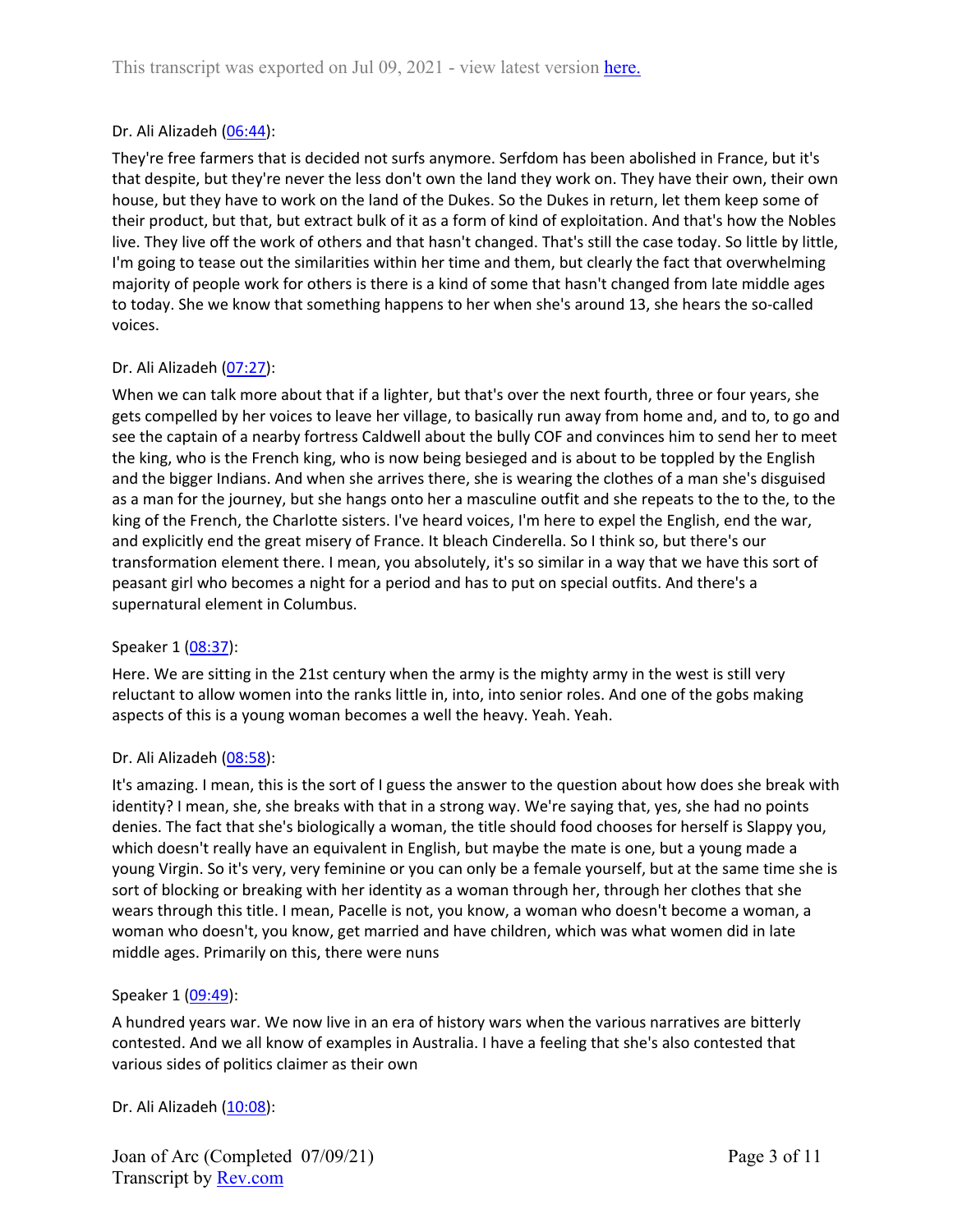Oh, big time, big time. I mean, in France, definitely. But so interestingly, she's kind of intro into Australia as well. You know, there's a big statue of her outside of the Melbourne state library, which has always struck me as curious and I found out recently that it's actually was a controversial decision to have made in early 20th century to put his statue there because at the time France was still sort of seen as an enemy of the British empire, but luckily for everyone, the great war happened and they joined forces. So the French became good, but it was kind of controversial, I think, in France itself. I mean, she has gone from basically, so she's, you know, after her amazing sort of a military campaign, she's arrested by the, by the Indians and the English is charged with heresy. They eventually managed to found her guilty of heresy.

# Dr. Ali Alizadeh ([10:54\)](https://www.rev.com/transcript-editor/Edit?token=VpJsWLcMZE7KmEB9xYrtcuQNApmVIzRDfHccluw-CTCZbFR5tJ3631OWY1t2M422NVCIgo0X2WvVM8QkW7K4jutCeVY&loadFrom=DocumentDeeplink&ts=654.53):

They burned her for about 20 years. She's a, non-person nobody wants to touch her. It's kind of the charge of heresy back then is a very serious charge, perhaps a bit like terrorism or pedophilia today, once you're stuck with it, you you're tainted. So the king has to stage an elaborate trial of rehabilitation. 20 years later, around 20 years later, when the Griff kicked English out and Hawaiian the capital of Normandy, which is where John was burnt, has been recaptured by the French. They have the rich have a retrial. They bring people from a childhood. The soldiers have fought with her, the judges who sent us to death. It's a massive source of information about it. That's, that's, that's why, that's the reason we know so much about her are these testimonies of people in the trial of rehabilitation and they sort of rehabilitated approved that, no, she was not a heretic this little by little.

# Dr. Ali Alizadeh ([11:43\)](https://www.rev.com/transcript-editor/Edit?token=Nmi6MkobaWFDzS_3Y0O9f5mkyfdBW0prxKmD9TD0XTIBfN6TYLmY7lcqc0pgo1X1jiftu7zhMz3S97r09H3hQ2hPu0E&loadFrom=DocumentDeeplink&ts=703.73):

She becomes a sort of a saintly figure that justifies the French rulers divine, right to rule because she's a Christian, even though she's burnt by the church and she gives the king, the sort of an aura of, of sanctity until the French revolution, the French revolutionaries are very split about her because they're absolutely against clergy and monarchy, but she's a peasant warrior. So how do you reconcile that during the French revolution, the first wave of French revolutionaries de de Christianized, the burnt Christianized as the burn, her relics, the completely say she's a Relic of a monarchy. We don't want to have anything to do with her early, early 19th century, especially starting in June mashallah, who was a Republican reclaims her. And he says, look, look at the, look at the documents. What we find in there is not a royalist, but we find a brave ordinary peasant girl, a hero of the people who fights for what she really believes in. And that sort of takes it back to the left, but that constant station between left and right, especially the far right today in France, that, you know, proto fascists of the pharmacy. Now they've reclaimed her, the pan, you know, not in the pan, always carries her flag everywhere. She goes.

# Speaker 1 ([12:51](https://www.rev.com/transcript-editor/Edit?token=2IK8T58y1baKDuYM4hlqNixKCbZIQ493VCmNsMnXV9nd77GtmryZv8fsnxfaWuERvREY4QnwZDOrme84E65Nsi4XwPc&loadFrom=DocumentDeeplink&ts=771.94)):

Yeah, there are many phone writers and a couple of filmmakers at least to embrace them. You mentioned elsewhere the Mary Mary Gordon biography marina, Warner's very good studying German buck. There was the dry film and more recently an American director of star gene C Berg in the role on, of course I'm forgetting George Bernard Shaw. Yes. Yes. But they all use it for different purposes.

### Dr. Ali Alizadeh ([13:22\)](https://www.rev.com/transcript-editor/Edit?token=94Jkumo56HzVX6NLY5fXKuQAuPkFkRDaIyvl7eQtxuptW3PMjthHD0SPmgWNd0IBZneZVNad8EGqSUCfgFz9S5bbt7o&loadFrom=DocumentDeeplink&ts=802.71):

Definitely. I mean, I really love Bernard Shaw and that's sort of early 20th century. And I think that's that's has something in common with the car Drea movie where they sort of see her as as an naive, but innocent Christian woman who is being tormented and bullied and ultimately murdered by a patriarchal clergy. And they both kind of have dispute, but that's happened precisely at the time where she was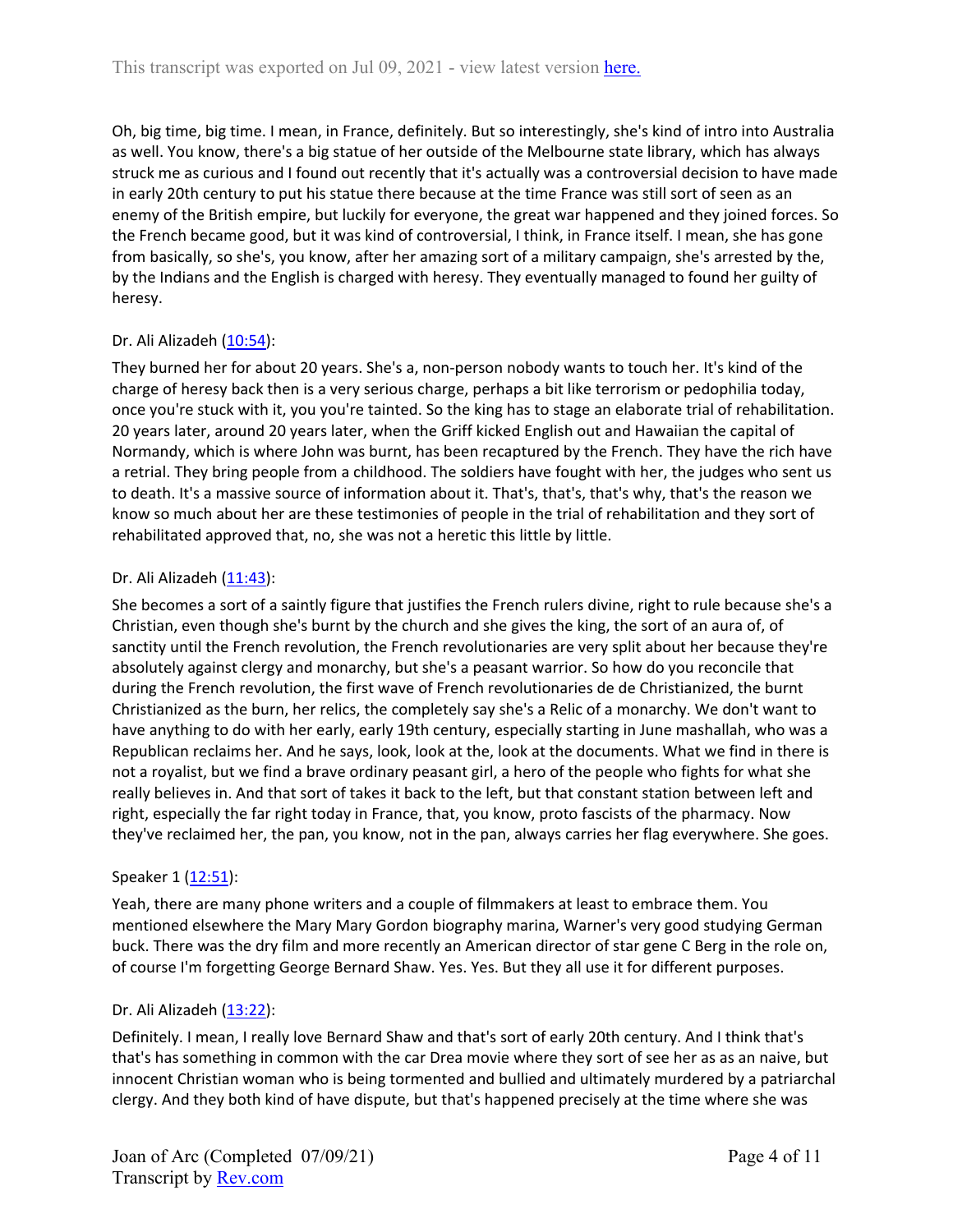canonized. So the far-right in France finally managed to convince the Vatican. I think there might be bribery, bribery involved. I'm not sure two, two signed her to canonize her. And when she's made, assigned to have this response from people from the left luck, Bernard Shaw and dryer, who say actually she was a victim of the church.

## Speaker 1 ([14:04](https://www.rev.com/transcript-editor/Edit?token=LFfwEB309SR5D6L16xcbpbjk3MRw1JoMQzNEWRQjRKhO38AbAdDb0Rcv9TeKlycIJe5m2YYU4iXJJ7wUt4raZ_IFRrA&loadFrom=DocumentDeeplink&ts=844.26)):

My our guest is Ali elders Melbourne rod for fiction poetry. Non-Fiction literary criticism as a writer. What about the quality of a prose? That was an understatement?

### Dr. Ali Alizadeh ([14:17\)](https://www.rev.com/transcript-editor/Edit?token=KSzRG9eDZ_9euwNEHX650HzAbnJFLu7pZpYVrqMkvQHwRnqmpjMadZHtHzQ5jSRMYmF1OayGI5pg6_6YJKZgFPZ-c2M&loadFrom=DocumentDeeplink&ts=857.13):

Well, this was really quite a question. I'll look, I mean, I mean, she's not, she's, she's she's a silent and strong type. I would say. I think she's a woman of few words. She'd been, she assumes the role as a soldier in NYCHA. She really takes to it. She's a, she's a very tough kind of person. She doesn't like to express herself in words, when people force her to speak about her voices, for example, she gets very irate. It's very personal. She doesn't want to talk about it. The few things she does say to reflect the sort of figurative and allegorical way of speaking at the time. So for example, about the, or seeing an angel or receiving a sign, it could be that she's speaking figuratively. I don't really think personally that she actually heard voices. I don't think her ear drums, reverberated. You know, there's a lot of question of what her voice is, where my, my view is that they were the voices in her head. For sure. She really believed in them. I'm confident. She saw the anxious. She was a very devout Christian. These are real things to her. And

### Speaker 1 ([15:18](https://www.rev.com/transcript-editor/Edit?token=0ciHQ80Bm0Uuna6nO-wxkIcRPYvMq7GL8OHRBWwVXDImh9v5I_Y8YIGu2KAmZIGHQG4Be_LQIUSyM708oDHk7pi5JAU&loadFrom=DocumentDeeplink&ts=918.73)):

Of course these days we tend to retrospectively diagnose many saints and their voices as being sketch of forensics. But you detect new zone of mental health, not

### Dr. Ali Alizadeh ([15:30\)](https://www.rev.com/transcript-editor/Edit?token=jJt40UnJxeHAqZz-J68KVV8eOOlieSmPq4SG2z5o0kxpqSN5D72aKGa-RyAXBr-nJWY_uTWWY9dAAYmiYyp0v2X4Myg&loadFrom=DocumentDeeplink&ts=930.88):

At all, not at all. I mean, I mean, that's, I have no bias against mental illnesses at all, but when we look at Vanzant VOC, the John does, especially when she arrives in the historical sane, you know, she's a lot at first, she was just a flag bearer for the army. She's just this young, you know spiritual woman, who's supposed to inspire the soldiers to go and die for God, basically. But when she arrives in the battlefield, she changes her mind. She says, no, I want to lead this soldier. She probably sees her pathetic that the generals of the French army are, and they are completely being routed by the English. And she says, well, why don't you do this differently? And she throws herself into the battle from then on what she leads the French army. She, her strategies, the way she conducts herself are completely 100% rational and extremely intelligent. I would go as far as saying she some sort of a military genius, which might seem counterintuitive, you know, how could this 18 year old girl be a military genius, but she proves herself in that way. She completely turns the course of the a hundred years war. She rats the English time and time. And again,

### Speaker 1 ([16:32](https://www.rev.com/transcript-editor/Edit?token=yTDQxfAYVoi_mX3SIC99AZ0wAKFkTXrjfMTmtOBxSv4orTTG3ZqupwgjFKRZpTFIGD8Qdhdy5xQBM7PlmCqNL9GL8rg&loadFrom=DocumentDeeplink&ts=992.56)):

No polled ever cited as he is. He did he embrace it?

Dr. Ali Alizadeh ([16:37\)](https://www.rev.com/transcript-editor/Edit?token=bzn80jkEqBVRFYxlfBPBRRYVm7zVV9NZ_roHar9nnA71dVyC87YgSdcWSeYUQUIRm6egUmIQTGuYDBLcdXulcdN5_XA&loadFrom=DocumentDeeplink&ts=997.87):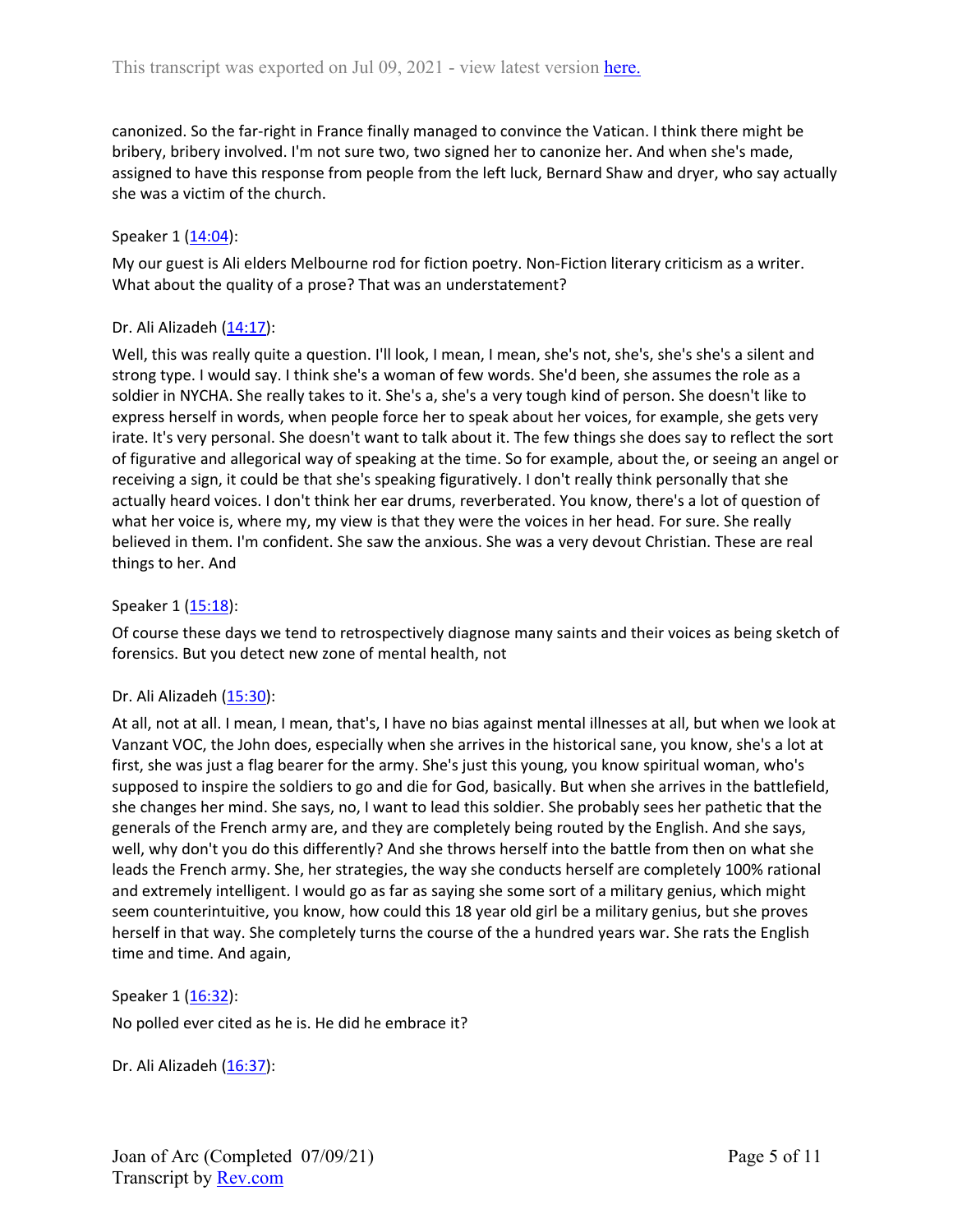The was a misogynist. He could not have had anything to do. Unfortunate. I mean, he, he rehabilitated Napoleon after the French revolution rehabilitates her, but for his, for his own purposes, he's more interested in her image as a military stick figure head and a patriotic woman.

### Speaker 1 ([16:54](https://www.rev.com/transcript-editor/Edit?token=KHsInUzKe1CJCf6-W1UN6QPBBIpaa6GK9WSn35rHlpNUAYtnunei-sUtmzmr7jqvqdPVpLv5L2QmhYDfxJQOIHyUswo&loadFrom=DocumentDeeplink&ts=1014.34)):

I'm now going to invite the audience to to pose questions or raise arguments. And the microphone is right there in the middle and please use the opportunity and whilst you do so let's go back to the starting point. Why do you think that she is such an important figure for in the, in the 21st century revolutionary context?

### Dr. Ali Alizadeh ([17:20\)](https://www.rev.com/transcript-editor/Edit?token=ykFK9nZmeAiO39hXwYdnKvOQaIyulocUBzIBJd0yJzkVxxZG4oif8F-9SDQwNQErP6DKh5N359EizIVVcOabsh52Dvc&loadFrom=DocumentDeeplink&ts=1040.86):

Yeah. I mean, she's, she's amazing. Everything I've said kind of makes sure that makes it clear. It's just so rare and heroine light's medieval context, but for us today, I think, I just feel like we are so incapacitated by our fears, by our anxieties, by our ideological constraints and somebody who will bravely say I've heard voices and I believe in their truth and I'm prepared to fight and sacrifice myself for them. And I'm prepared break with my identity. I'm not going to sort of like, you know dwell on how victimized I am. I'm actually going to take the enemy to fight to the enemy and I'm going to embrace a universal cause I'm going to fight for everyone. I think the universality of John, which comes from Christian universality is something we can all learn from a lot of us on the left. Now think all, no universalism is bad. There are particular wrists. You know, we all believe in small little things pockets of resistance, nausea onset. This is a war we fight for everybody. And along the way, I should keep saying she even arrested big enemy, Juco Bergen. She says, look, if you stop fighting us, you can join me. We can all come together. All she wants is a lasting peace in her own words and an end to the misery of France. She fights for everybody.

Speaker 1 ([18:36](https://www.rev.com/transcript-editor/Edit?token=0Sc2VqYgwjqO04MDfHIurhaypXXpbMaYO-s8OAVAXKzOQP-UeENvJYJulCqpHt5NSAxf1RwtoryxXZXOmNU_cHnxrhs&loadFrom=DocumentDeeplink&ts=1116.9)):

So she's not in perfection. She's under unification.

Dr. Ali Alizadeh ([18:39\)](https://www.rev.com/transcript-editor/Edit?token=SqLIO2GYBmTpUGxdFPPhi5KTYwcMBMdCIuDkQ8M4hSp6DEnDWeZq4x-FYzN0TZqEmZUPLZFmFSFC2Mmys-5NZHg_f_c&loadFrom=DocumentDeeplink&ts=1119.66): Absolutely. Absolutely.

### Speaker 3 ([18:42](https://www.rev.com/transcript-editor/Edit?token=eCMGxGk8h3qEV8FySYt1iR-1M4LMYymydBVcgdcjww2vhK2Gex2NH5b2wM2pL4IIwSyH5WhJhsusmk-O0kps_eHGRaY&loadFrom=DocumentDeeplink&ts=1122.5)):

Hi Ali, my name's Evie. When I was in my thirties, I think I had first heard the story of Joan of arc was doing a course. I can't remember what it was about. And the teacher was a Catholic priest in any way he sort of was talking about it and I've always kind of like, I dunno, just kind of bonded with the story and it inspired me. That's why I came to the top, but he talked a lot about the tutor about the rage and anger, because like I'm not a history buff, so, but I know that things are not right. And she, she throw her a lot of, and you know, all the things that were happening in her countries. So it was the rage who talked about, which I kind of understand. Do you think it's the same? That was one of the things that moved to other than like being called to it. I guess in the religious way that a lot of saints had visions and had callings and you know, not just hearing voices, but other things choice. So I kind of get that, but it's more about the, that being one of the motivating factors to make her sort of take action. Absolutely.

### Dr. Ali Alizadeh ([19:55\)](https://www.rev.com/transcript-editor/Edit?token=LIHgTq7LHoLCptzz4NfWsbeN-8n2A6JpzFOulhwLfY0JQNaCU06wPikkAJ3ZAZ45Z1500TaFEKu8otFEzGpEjuFmoF8&loadFrom=DocumentDeeplink&ts=1195.7):

I mean, I mean, totally. I mean, this is a, this is a horrific war, a hundred years war, you know, in Norman during the war, the population declined by a third. A third of the population died in one English, Sage of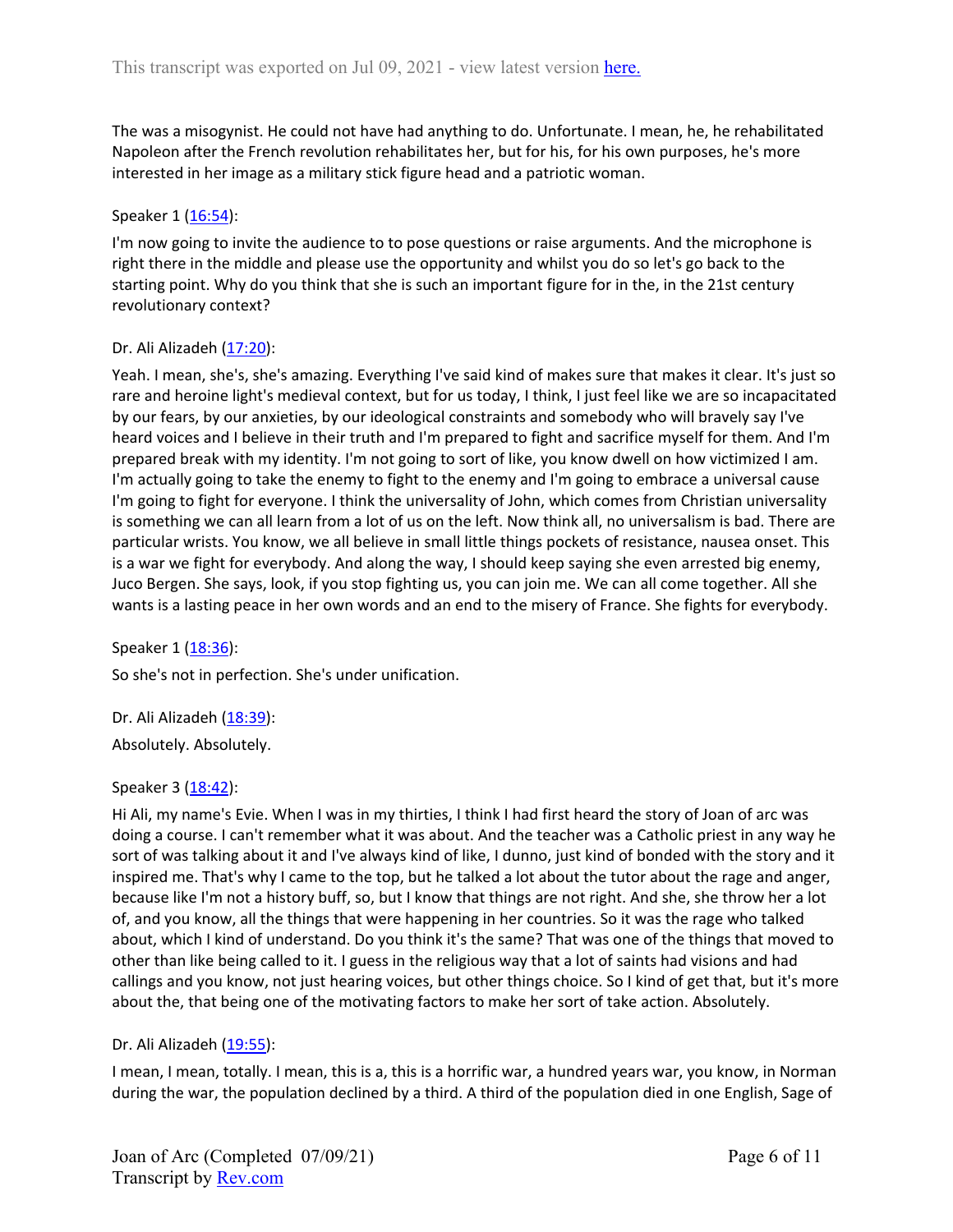the city of Warren alone. 40,000 out of the 60,000 inhabitants of the city died. I mean, this is an absolutely brutal war. You might even want to call it a bit genocidal, but I don't use that time. So of course, if you're a peasant woman during this period, and you know how many peasants are at the mercy of pillages and Raiders anyway, but if you're a young woman, you are particularly victimized. Absolutely. You're going to have a lot of rage and anger just before she leaves her village. A number of things happen. One of them is that her village is attacked by the enemy camp and is burnt.

## Dr. Ali Alizadeh ([20:38\)](https://www.rev.com/transcript-editor/Edit?token=Ian1eR1vLFzb-kmqIyhndy_4KQVfmOdLN4I2dS6T8e9I__PUEaOS_ZEk6uUtM-kDIgX0L6LW-E57l6_6vAdbUNK_k_4&loadFrom=DocumentDeeplink&ts=1238.58):

The village church in particular is destroyed. This is a site that she was very fond of. So she would have been outraged about that. She was being forced to marry. Her parents had arranged a marriage for her. She sings, she rejects it and she goes and stands in front of a judge. And she says, no, I'd refuse to marry this person. My parents have chosen for me. And at the same time she meets another woman. We don't know what your batter I've have speculated a lot about hug. A woman called was the red head. And anyway, these things happen simultaneously. And after that, she leaves the village to gunfight. I think something happens at that time. And this is when the voices start telling her that, look, we don't just want you to be chased and virtuous. We want you to go and change the world as, so something happens that I think rage and anger definitely is a part of it, but I think there's also courage and the belief that, that you have encountered truth and you're prepared to fight for it and die for it. Two bets for the betterment of mankind. And that's really important, the last part, because she's not just fighting for her community. And so on that, that really makes all the difference for me because that's, that's what gives it the restlessness. Yeah.

## Speaker 1 ([21:50](https://www.rev.com/transcript-editor/Edit?token=9woeCBiZDi5WKxMv_vg2LIyqlNGNPr86IiedGuWFRmhtyCVvRYmSjUpbYfOV7HVzYpIHYEWhVHqvW2UcROhWdW1LPvw&loadFrom=DocumentDeeplink&ts=1310.19)):

Quite a lot of transformational figures in the latter part of the 20th century come rushing to mind. Do any of them, do any of them have parallels to Joan of arc? I'm thinking, say of Mandela?

Dr. Ali Alizadeh ([22:07\)](https://www.rev.com/transcript-editor/Edit?token=wxRkypZaDQa3UQ2xtiDnZeYSblOLZoKNOZIQkSIGAwOfX2z4a0m3doW5TPQLHhWUpKN5xbfnw4fvD5Q38NKpXrmg9WU&loadFrom=DocumentDeeplink&ts=1327.53):

Possibly, possibly. I mean, one of the things about

Speaker 1 ([22:09](https://www.rev.com/transcript-editor/Edit?token=iknRLVH5cpYVekqN_TDX3Pika-zHXZ0edWPNccQP2juDuHZBE-vNAibbnuPkzQWOVkrr4p1atgLks_6-GOsfrpRPTac&loadFrom=DocumentDeeplink&ts=1329.84)):

Her flying fish, Zuora or infection.

### Dr. Ali Alizadeh ([22:12\)](https://www.rev.com/transcript-editor/Edit?token=Phew8U4H2k67zZlMkMtrNPzbZbLSa1elrzXqmCqmw9gRYYMvib9XUrzSsdJgVCgMcddOnbuC-xX8d4yYTn_HjCebt2c&loadFrom=DocumentDeeplink&ts=1332):

Absolutely. No, in that, in that sense, definitely. Yes, definitely. I mean, the thing is that she ultimately, during her own lifetime fails, you know, after amazing victories, she fails to bring all the factions together. She goes to Paris, which is under an angular Burgundian control, but she was repelled. They basically say, no, you are a heretic. The English genuinely believes she's a witch. You know, they're not just being ideological. They really think she's a witch. How else could a woman have defeated the mightiest army in Western Europe? So the, she must be a, which is a threat to their masculinity and so on as well. So she couldn't succeed during her own lifetime to be a unifying figure. But I think in terms of contemporary figures, I, you know, I'm really sorry. I don't remember her name, but this is a Kurdish fighter from the women's brigade in the Peshmerga is, and you know, her story, I just saw a few weeks ago and it really saddened me.

Dr. Ali Alizadeh ([23:04\)](https://www.rev.com/transcript-editor/Edit?token=87BGuwt5ri_1zC80i3-XnzelCNRiIyQ_wVNNl4IfzRNoTFbFJXsM1Jd_8G_khPHmKDCqiAX2HaJlmrTN3arOva_eaiw&loadFrom=DocumentDeeplink&ts=1384.2):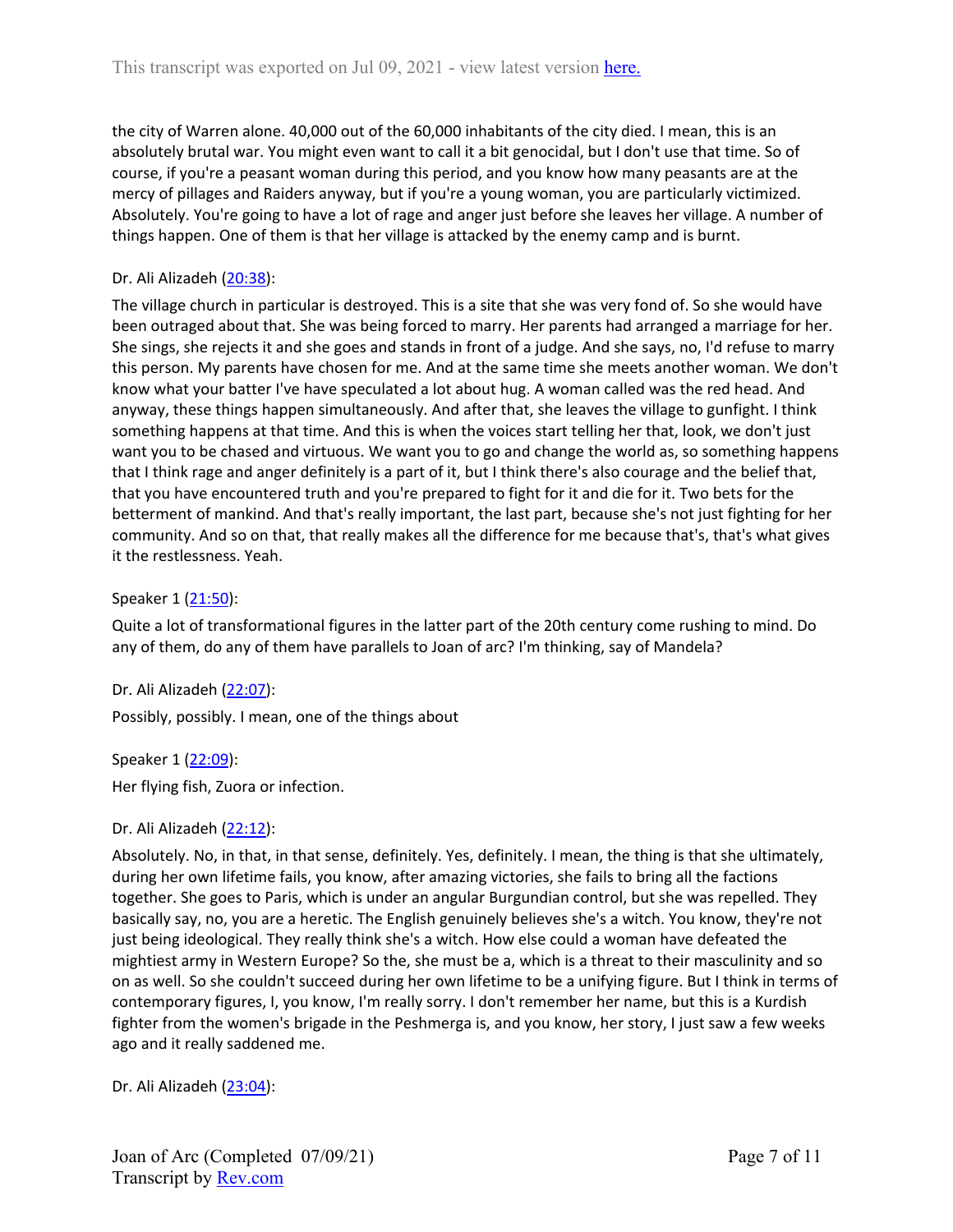She was 19, she was 19. She personally she's, she was a sniper. She killed many of these ISIS fighters and few weeks ago, the ISIS quarter and beheaded her. And I just thought that, wow, this is, this is the sorts of parallels that I really like. They are, you know, they, they sort of correspond, I think today in France, Marion Lacan is trying to say, I am the new John dark and that's, that's an absolute false suit. I think that, that, that took that Kurdish girl is much more. And I'm sorry, I don't remember her name if, if somebody does the Western media is referring to as the Angelina Jolie of least resistance, which is utterly humiliating to reduce her to her, you know, a feminine beauty, but think, yeah. That's yeah. And there are

### Speaker 1 ([23:47](https://www.rev.com/transcript-editor/Edit?token=JIgJslJPghsEUFBoXPH33jGPTSvXAyNT4NwTtA64_d7wGoaQg5MqI47Wb2D9_vPLz6ZTUpo2uFYY7yOo-6mXLr_KWR0&loadFrom=DocumentDeeplink&ts=1427.84)):

No connections, of course, with the Gandian tradition

## Dr. Ali Alizadeh ([23:51\)](https://www.rev.com/transcript-editor/Edit?token=V_7HochavqeDy-A74sXPPJwijqPrqLsXSAailL7f5t3Opum39sSuX0KOPvUmli49TsNU1bt7HCBJh2OvOrxyV8JpjwI&loadFrom=DocumentDeeplink&ts=1431.59):

Gandy, I would say probably not. If we understand Gandy as nonviolence, as some kind of a pacifist sort of hippie thing there's been new theorizing about non-violence by say how it Cagle and, and I think that it has actually nonviolent was quite violent in its own way, but, but John is definitely a warrior. I mean, she is not she's not afraid to lose her her own life, but she will take lives along the way.

### Speaker 1 ([24:18](https://www.rev.com/transcript-editor/Edit?token=TVf4NJV8M-Eln29Nvtc7g3dzdF95wpD65NrzPTOQ9wv0jhZtloogj-COO942V6dyvK_LqkpFWcSyNwjHJyl-kJCtwLg&loadFrom=DocumentDeeplink&ts=1458.17)):

I found some writing ability, which I would share with the audience quote, I find it fascinating that some of the least memorable literary to pictures of Joan have been offered by some of the world's best known writers. She actually volunteered Schiller, mark Twain, and many, an acclaimed writer as failed to produce a version of the famous woman's life that has stood the test of time. And he reminded me of something that I completely forgotten. Thomas nearly 1974, novel blood red, just rose is one of the Booker prize winners leashed. No, no.

### Dr. Ali Alizadeh ([24:56\)](https://www.rev.com/transcript-editor/Edit?token=pAEJ9H3HsDcYJ3VUoQq1anNDowrqsbNLobp1cGoRDR5WSJMiancsmCwHTDs0OCEv49o6jf1GY1eyJIVtRPnLLi4NDDc&loadFrom=DocumentDeeplink&ts=1496.69):

It's out of prince now, which is unusual considering the famous subject matter of the famous author. I think John is too complex. I mean, everything I've said as you know, this is my, the way result of 20 years of research and thinking to even get to the point where when I can describe a bit her personality, she's, she's very complex, but I think she's been the mercy of so many ideological. You know, misappropriations that if you like to choose, John has become, become really obscure. Shakespeare's account is because very partisan, of course, he's writing dinner Renaissance, the English still thinks she's a witch, but it is so bad that Shakespeare scholars say that he probably didn't write it, or he probably didn't write the underwrite half of it, your turn. I

### Speaker 4 ([25:44](https://www.rev.com/transcript-editor/Edit?token=4ubhJa8_srB1YSF2Kpjdj1wj0X7jpDueiDxatJ9RMtBS_EvewWEI6hJs8KpxE8UgTRehM3LAj8b9JqdrWa_fU39HwlI&loadFrom=DocumentDeeplink&ts=1544.02)):

Am not a historian or a philosopher. However, I do know in contemporary times that women's contributions are often over written, like take Wikipedia, for example it's mostly written by men and there's a huge feminist push to actually put the contributions of women in there. I assume that the rest of history is actually the same. And there were a lot of feminist scholars in the seventies and eighties who started to dig up the women who did contribute to fields. And then that, you know, as feminism became a dirty word, it's sort of it sort of died down or there, well, a dirty word in some circles, I should say. If Joan had been a boy, would anyone have thought it was miraculous? Really? I guess I, you know, I guess I'm watching game of Thrones all the time and all the women are leaders and you know, it's fantastic, but I'm sure that women's place in public life is not as, as small or insignificant as we would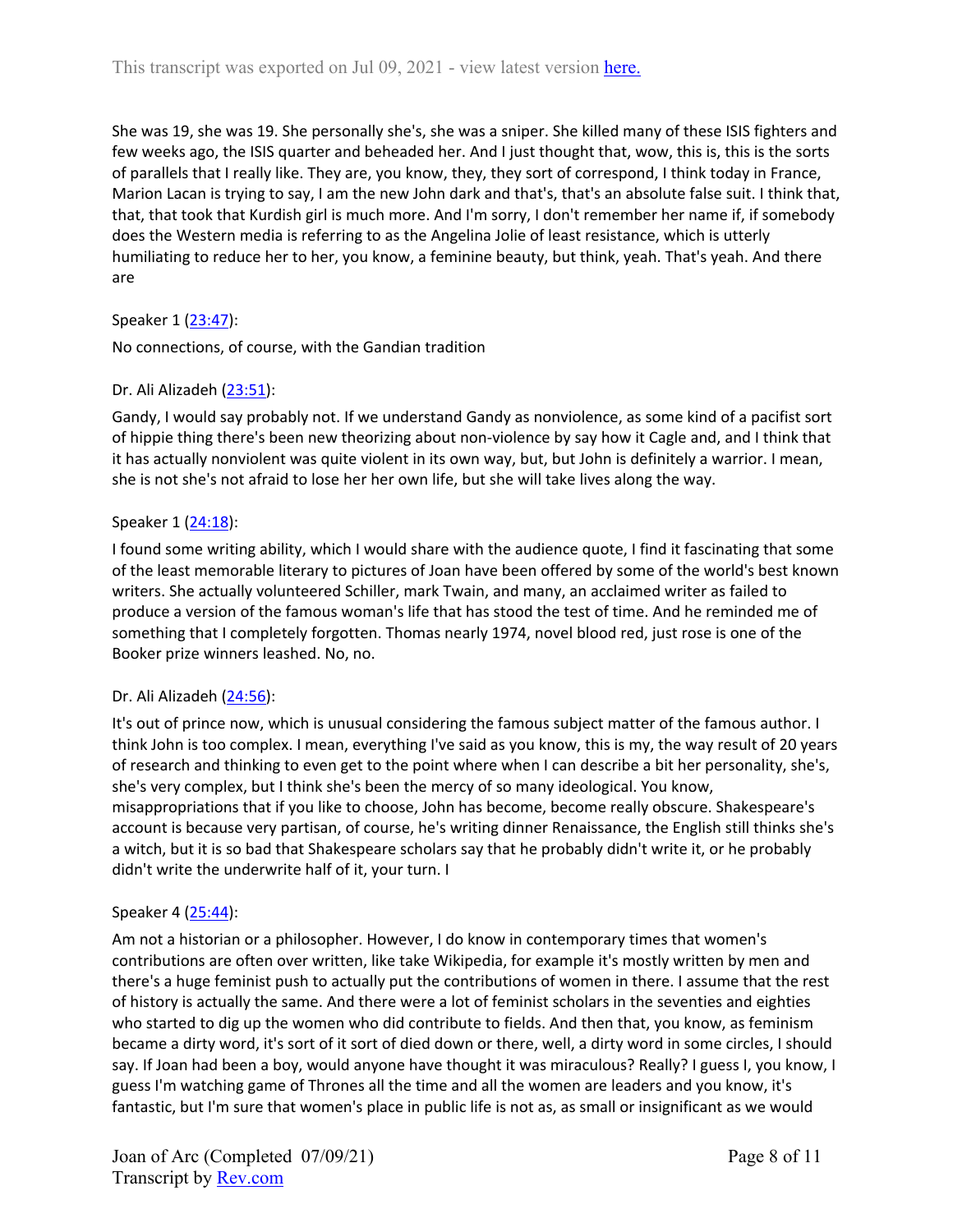think today. I'm sure that it's more a case of women being written out of history because that hasn't been women's role to record themselves.

### Dr. Ali Alizadeh ([27:01\)](https://www.rev.com/transcript-editor/Edit?token=Q1zyYplYf8z0hxzQL35ur6c9UZ_kcw2xzMpOEsEX8vAwy1reOpo3DnAP0w2GcsCOiubBVJRVjldZSrX6IUNgO7d9Aoo&loadFrom=DocumentDeeplink&ts=1621.37):

Yeah. Thanks. Great question. I mean, I think among the historians of this period of French history, the role of women definitely has not been written out. This is the mainstream historical view that at this period, the two most powerful people in France are women is Isabella Bavaria and, and and Yolanda Anjou. So there certainly have been John's being a woman is absolutely central, absolutely central, particularly in raising men to fight for her. I mean, there is an element there, especially in the actual battles that she she's a dare devil she's she throws herself in harm's way, she's wounded repeatedly. And when her soldiers see that she's braver than them she's getting hurt, she's about to be killed by the English. They throw themselves into battle and she she's. So definitely her agenda is a very major part of this story. And, and at that period, there were a lot of very powerful women in, in France. None of them fighting hand to hand combat, I should say, though. Yeah.

#### Speaker 1 ([27:56](https://www.rev.com/transcript-editor/Edit?token=eyOsHewuHVopsuK1gCJT7eVStj0Ddzow5cHSzSAmzWCPnohbvLz-hXIqCvcHZK_DPln0tMPaJYkwLtTHnvgc9vO6NGU&loadFrom=DocumentDeeplink&ts=1676.63)):

You concede the chores version of Jones, probably the most enduring literary interpretation. He sort of reclaims of a humanism does.

#### Dr. Ali Alizadeh ([28:06\)](https://www.rev.com/transcript-editor/Edit?token=syw1MYKexqrEXrCOHOIVLTQrU8rZZduS0YMaUoatOsA19Ys-hbLfvjCBEqJRzTyDsQfLNsRZC83RBgZv5iaYe9Btn8s&loadFrom=DocumentDeeplink&ts=1686.95):

Yes. Yeah, absolutely. And you know, that's, that to me is a very convincing way to present her. I mean, I think she's a religious person. She was deeply religious herself. Her, her the most painful experience, well, one of the most painful experiences she has during a very long imprisonment, which results in her being burnt at the stake is that she is not allowed to see a confessor and she's not allowed to receive the Eucharist. And that really breaks her heart just before her death tube to press go out of the way to make it happen. And they finally, you know have received communion before she's burned. So she's she's, I don't so she's certainly in herself, not an atheist Baldo. There was no ICSM back at that time, but nevertheless, the stories, the fact that she is so much in contradiction with, with the values and teachings of the church at that time, specially her cross dressing, that was absolutely scandalous. That that's the thing. Ultimately, they got her for, they couldn't prove that her voices were satanic. They couldn't prove that she was a heretic. They could improve that she was blaspheming or committing, you know, they found

Speaker 1 ([29:13](https://www.rev.com/transcript-editor/Edit?token=ZkGHxUUUmtZgLrjNnwKiHRiYB7EXKmw5jZuhu2auJhqUUPqZ7MTX3mrDYWLA2KaNJylkNsbTEZfa9W9kgGQXkmHAzhU&loadFrom=DocumentDeeplink&ts=1753.01)): Her guilty of a crust, other fashion cry.

### Dr. Ali Alizadeh ([29:17\)](https://www.rev.com/transcript-editor/Edit?token=Wtc3JyNw_1UGKdxNM1FQE5oAnsWUnTxzCMnmBhZqayqulDxIuLwQqmZToYKdenLeEpGhDmSdvzNgaIiXRPL5Od4LTsE&loadFrom=DocumentDeeplink&ts=1757.93):

Then she became very fashionable him and short hair in 20th century, as a hairstyle is inspired by her.

### Speaker 1 ([29:23](https://www.rev.com/transcript-editor/Edit?token=kvfiXBz8oNrmMc5x4IFnobskQb9nyEtkyuTPr8v3BMKUefk631gLydSudBlU4w0K2z3MteatXUUlnzvDmoVeAGAIJCg&loadFrom=DocumentDeeplink&ts=1763.84)):

Yes. From the passion of Joan to the fashion.

Dr. Ali Alizadeh ([29:27\)](https://www.rev.com/transcript-editor/Edit?token=b1EInh0xCRFd0Fp3mLT844Av-HRn68am1bgM97OR6LoSL2AVMq3PQLST918kBEBIk0vkfaoViYbLba9h9VF0GUdWdaE&loadFrom=DocumentDeeplink&ts=1767.74): Sorry,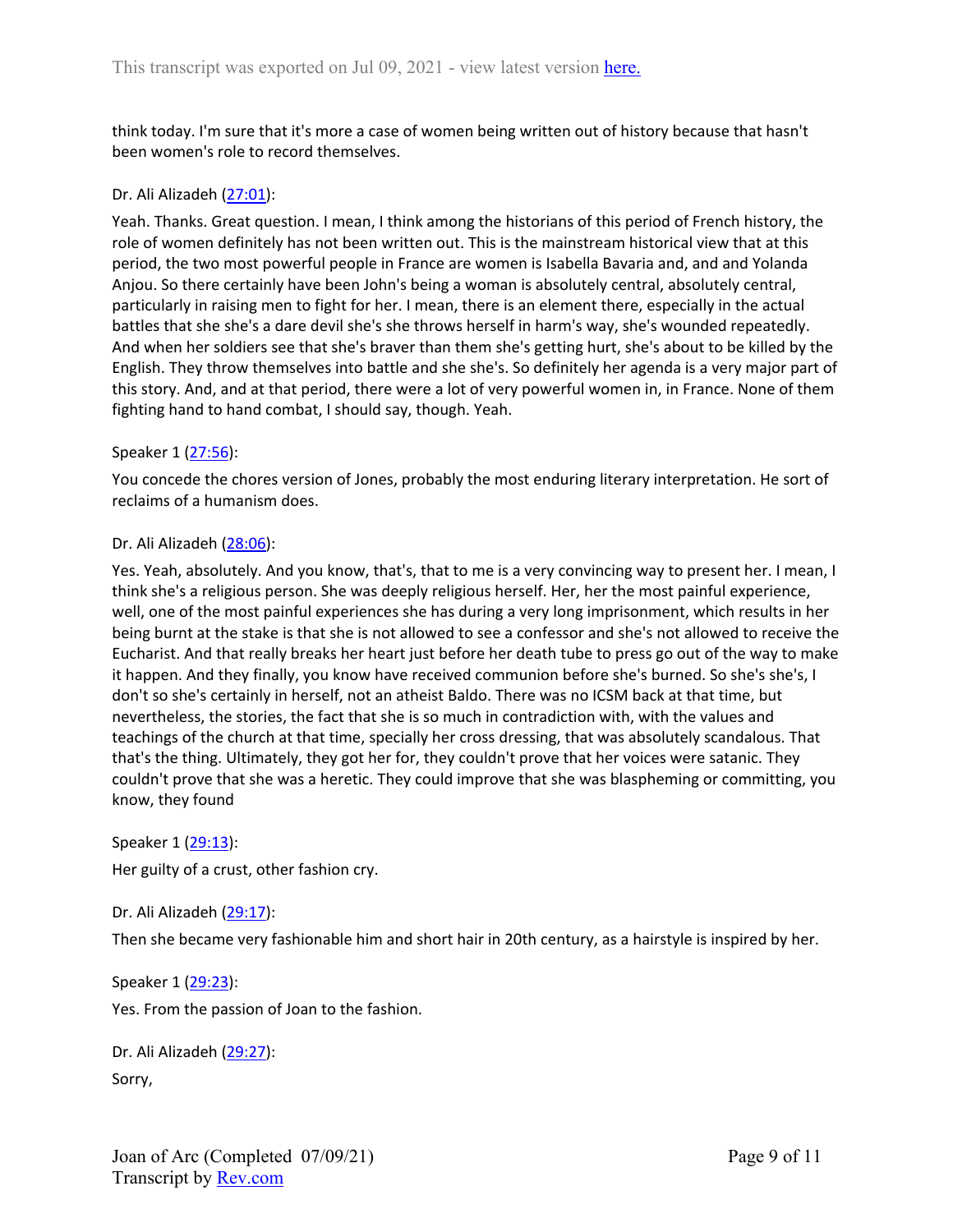## Speaker 1 ([29:28](https://www.rev.com/transcript-editor/Edit?token=T4_d_zf0Ps_9EjjNb8RmMmdLD_Mhd8eY0NtV1t22H_lIWHSShCc2Y24RoOU4J65SvixnVUKWa1CLbr9wjXzRxho1qdM&loadFrom=DocumentDeeplink&ts=1768.52)):

Don't have to use the microphone. And I wish you would say we've got time for one more question.

## Dr. Ali Alizadeh ([29:32\)](https://www.rev.com/transcript-editor/Edit?token=dbe8mF8VNcMUdzRfyTBRBeJ6bCHkvv4TxRpZV09Ra4IghM4LFdyIMhsqqaWgnJob2gW5QjZpoCmzB50T0yzFyx-6I1E&loadFrom=DocumentDeeplink&ts=1772.84):

One of the things that I thought about as you were speaking was that there were two books that the German soldiers were given in world war. One was the Bible and the other was would you believe natures thus spake, their assumed Zarathustra. And I guess as I was listening what you were saying, I was reflecting on the question of who do we want as heroes? You certainly can't think of any, I certainly can't think of anything more, any one more from another planet than Joan of arc. She's such an extraordinary woman. And so of course, someone who's well made to become a hero and to capture our imagination. But I wonder whether that's necessarily going to be such a great thing in politics as a source of political inspiration, I can certainly see the ways that she is, but it's such an explosive such an explosive icon of political action.

### Dr. Ali Alizadeh ([30:45\)](https://www.rev.com/transcript-editor/Edit?token=TOtNmDoB6HQSRelvxi3kG2qIqwc_9q5wWhW0qmKJgwe6V8Mr0QgaeUUpnlta2VIPXNfbe4_r7_PqGe2f_DH0dIyVVMI&loadFrom=DocumentDeeplink&ts=1845.04):

Scrambles me scrambles my mind. No, that's a really good question. I guess, I guess something I'm saying is that it's not her politics as such. We should be inspire getting inspired by. I mean, there, there are politics of another stage in history, you know, she was in favor of centralized monarchical governments and so on for very specific reasons to do our time. So I'm not saying they should inspire us our authoritarianism of any kind for example or, or royalism. I mean, I mean, there, there's still a faction of royalists in France after 220 years, they still want to risk resident monarchy that they cling onto her obstinately. So I'm not saying we should well use the slash abuser for those reasons, but a thing. It is the form of her action. It is her personality. It is her subjectivity. It is the fact that she does universalize her own particularities say, or she breaks with limitations of identity to fight for humanity. Those are the things that I think are very inspiring. And I think that there could certainly break asset up out of the deadlock of having to vote for one scumbag versus another scumbag. I, I really do think that if we feel as, as individuals, as subjects empowered to take, to go and want to change the world to want to end the misery of our world, that's that I think is a much better thing than having to choose between Trump and Clinton, to be honest.

### Speaker 5 ([32:08](https://www.rev.com/transcript-editor/Edit?token=pQc5_YvpB1UlL3yTn8S3r8FH2dTZJMBdRrmsfv0GCAV2zjGsggl110H5fUZc6K03FtdYd11bOTs4GTd4TwJC8l3v65M&loadFrom=DocumentDeeplink&ts=1928.01)):

Hello. my name is Alistair. My question is we've talked or you've just talked about all these great authors and writers. Who've written books about Joan of arc and you yourself has now written a book about Jennifer arts. My question is what are you hoping to tell people in in the 21st century about Joan of Arc and when did you first come into contact with her and what inspired you to write something? Like, are you, yeah, I mean, look I, I

### Dr. Ali Alizadeh ([32:31\)](https://www.rev.com/transcript-editor/Edit?token=Xh1vFp2bge0L9Dypb0J7TLVpGe6O2N6r7DVGhpEKbA0boenh8Yf_rdLRuycSMiy7jAnHrn3buh-UZ0a96H6IHx3NsO0&loadFrom=DocumentDeeplink&ts=1951.83):

It's a weird question for any writer to ask you why and other one, why add one of them is less for the mentioned, is my absolutely sort of sort of arrogant view that nobody else has got it, right. Maybe with the exception of Bernard Shaw and I'm going to get it right. So that's, that's one, this is, she's a genuine aesthetic poetic challenge. You know, she's like a really definitely difficult piece of piano music that to prove that you're really great. Can you play this piece by, I don't know, Rachmaninoff or whatever. So as a writer, she is a genuine challenge to see if you can get the facts of her life, right. And still construct a character and all of it to be believable and even sympathetic. That's really hard. So that's what I've really